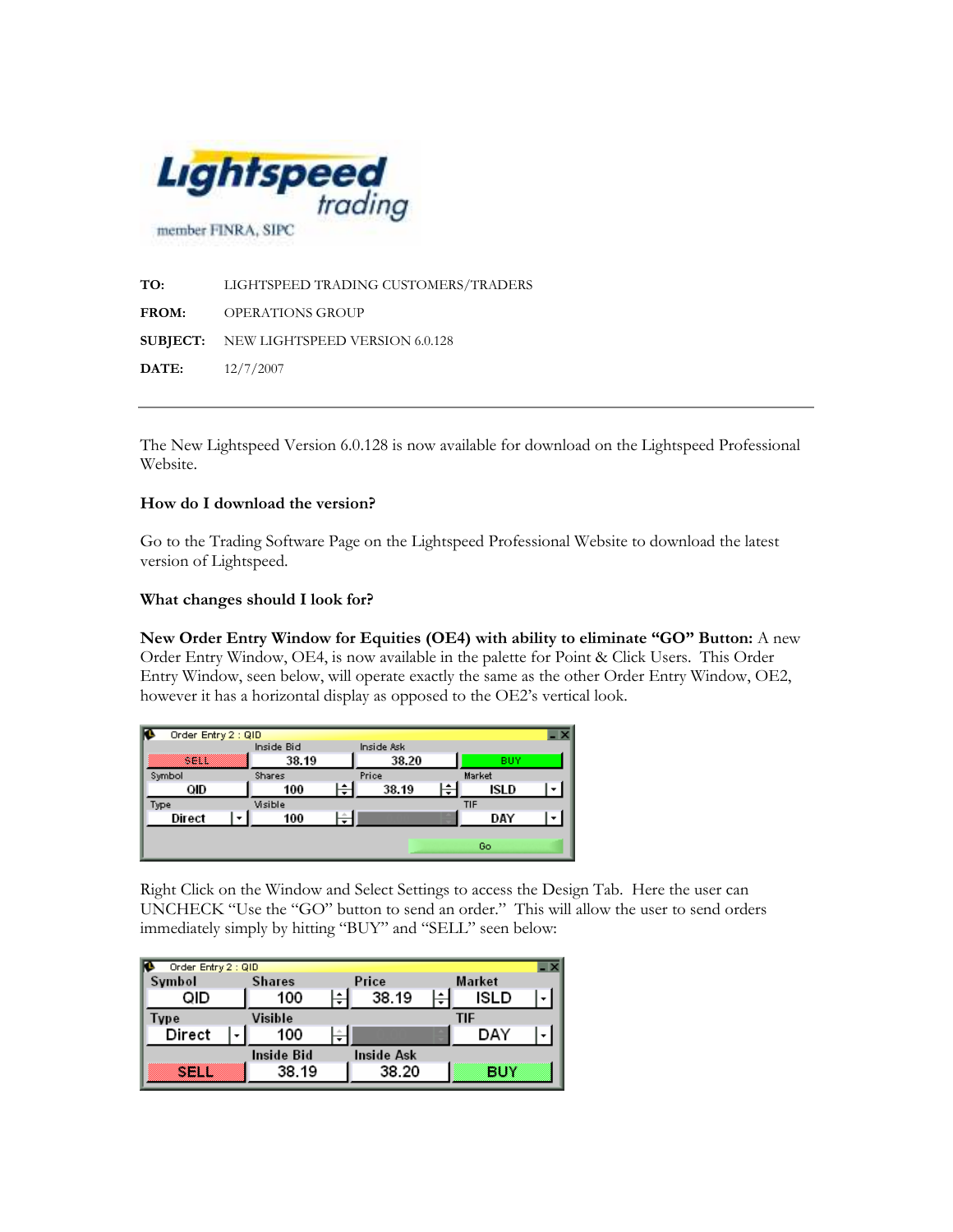Order Modification: Point & Click Users can ask their RM for permission to Modify Orders. Users can Right Click on a pending order from their Orders Window and select "Modify" from the Menu. The following window will appear:

| R<br>Order Modification: MSFT        |               |   |            |   |               | - × |
|--------------------------------------|---------------|---|------------|---|---------------|-----|
|                                      | Inside Bid    |   | Inside Ask |   |               |     |
| NG 19                                | 33.53         |   | 33.54      |   | <b>BUY</b>    |     |
| Symbol                               | <b>Shares</b> |   | Price      |   | <b>Market</b> |     |
| MSFT                                 | 100           | ▼ | 33.28      | ▼ | ARCA          |     |
| <b>Type</b>                          | Visible       |   | TIF        |   |               |     |
| Direct                               | 100           |   |            |   | DAY           |     |
| <b>Cancel Order</b><br><b>Modify</b> |               |   |            |   |               |     |

Users can modify ANY aspect of the order in this window and select Modify to resend the Order. IMPORTANT NOTE: Modifiied Orders will not maintain their place in line at the ECN, they are considered NEW Orders.

Net Order Imbalance Window: Lightspeed is now equipped with an imbalance window. At this time, the imbalance window is only displaying NYSE Net Order Imbalances, look for Nasdaq NOI information in the future.

| r<br>Order Imbalances - 205 symbols |               |                |        |          |  |  |  |
|-------------------------------------|---------------|----------------|--------|----------|--|--|--|
| Symbol                              | Buy Imbalance | Sell Imbalance | Volume | % of Vol |  |  |  |
| RIO.                                |               | 114,900        |        | 0%       |  |  |  |
| RIOD                                |               | 96.300         |        | 0%       |  |  |  |
| ROP                                 | 58,100        | 0              | 0      | 0%       |  |  |  |
| <b>RRC</b>                          | 51,200        | 0              | 0      | 0%       |  |  |  |
| RRI                                 | 72,400        | 0              | Ω      | 0%       |  |  |  |
| <b>RRK</b>                          |               | 68.500         |        | 0%       |  |  |  |
| SGP                                 |               | 1,927,100      |        | 0%       |  |  |  |
| SII                                 | 57,000        | 0              | 0      | 0%       |  |  |  |
| <b>SLB</b>                          | 298,700       | 0              | 0      | 0%       |  |  |  |
| <b>SLM</b>                          | 85,700        | 0              | Ω      | 0%       |  |  |  |
|                                     |               |                |        |          |  |  |  |

Note: This window displays a Volume and % of Volume column which currently has no data. In the future, these columns will display the Trade Volume of the stock at the time of the Imbalance and the % of the Trade Volume that the Imbalance Represents.

## Supersmart Orders: See the Supersmart Memo for information on Lightspeed's newest and fastest order router, Supersmart, available in this version.

ARCA Market Keys: New keys added to the Keyboard Tab, ARCA Market Buy and Sell. Send Market Orders to ARCA without having to create a Custom Command.

EDGX and BATS Reserve: See the reserve tab to set Default Display Quantity and put the rest of your order size on Reserve for orders to BATS and EDGX.

TD Quote Window Skin: The TD Quote Window is no longer available in Lightspeed. However, users can use the New Level 2 and Select the "TD Quote" Skin to duplicate the look of the TD Quote Window.